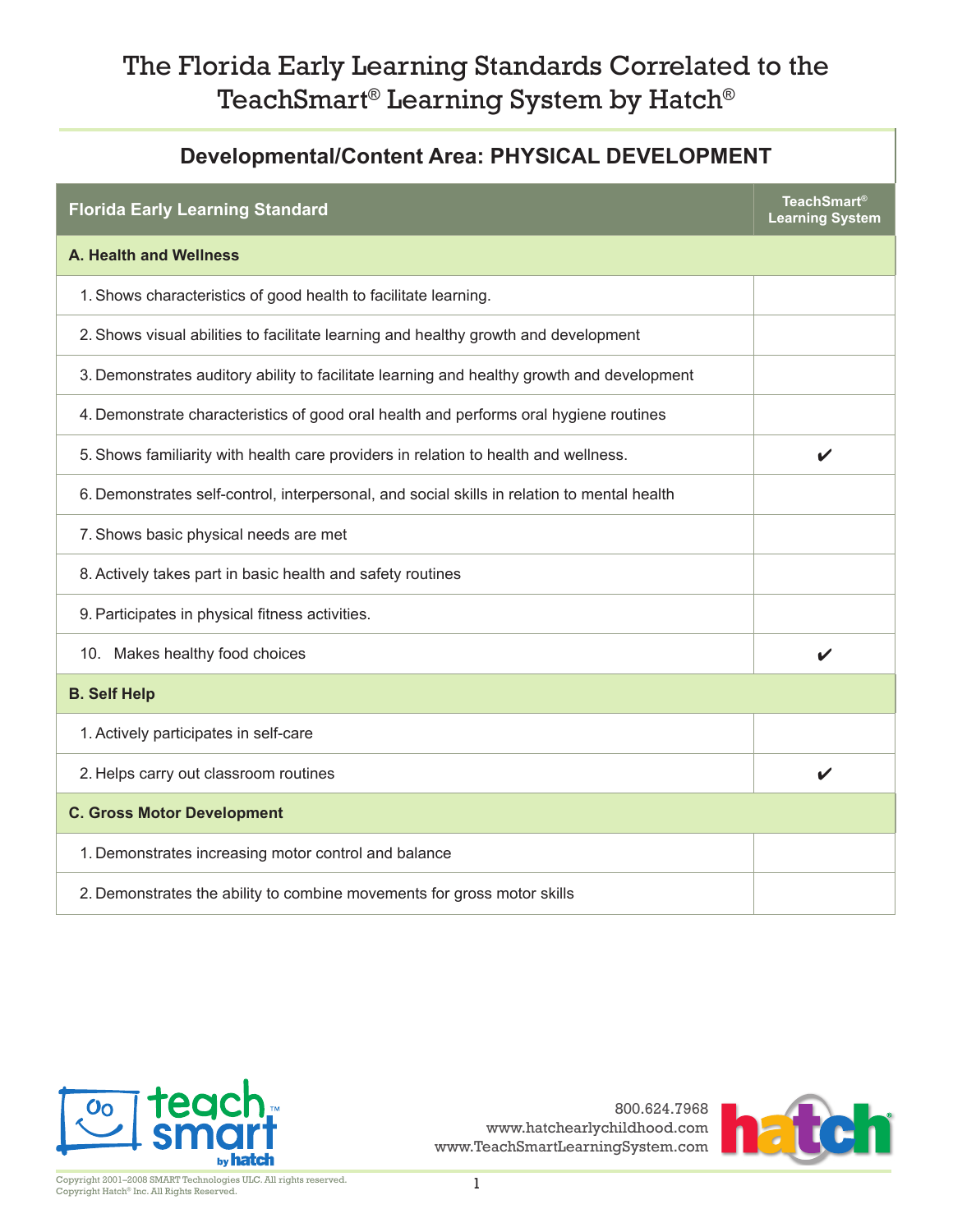#### **Developmental/Content Area: PHYSICAL DEVELOPMENT**

| <b>Florida Early Learning Standard</b>                                                                       | <b>TeachSmart®</b><br><b>Learning System</b> |
|--------------------------------------------------------------------------------------------------------------|----------------------------------------------|
| <b>D. Fine Motor Development</b>                                                                             |                                              |
| 1. Demonstrates increasing control of small motor muscles to perform                                         |                                              |
| 2. Uses eye-hand coordination to perform fine motor tasks                                                    |                                              |
| 3. Shows beginning control of writing by using various drawing and art tools with increasing<br>coordination |                                              |

#### **Developmental/Content Area: APPROACHES TO LEARNING**

| <b>Florida Early Learning Standard</b>                                        | <b>TeachSmart®</b><br><b>Learning System</b> |
|-------------------------------------------------------------------------------|----------------------------------------------|
| A. Eagerness & Curiosity                                                      |                                              |
| 1. Shows curiosity and is eager to learn new things and have new experiences. |                                              |
| <b>B.</b> Persistence                                                         |                                              |
| 1. Attends to tasks for a brief period and seeks help when needed             | ✔                                            |
| <b>C. Creativity</b>                                                          |                                              |
| 1. Approaches daily activities with creativity                                |                                              |
| <b>D. Planning and Reflection</b>                                             |                                              |
| 1. Shows initial signs of planning and learning from experiences              |                                              |



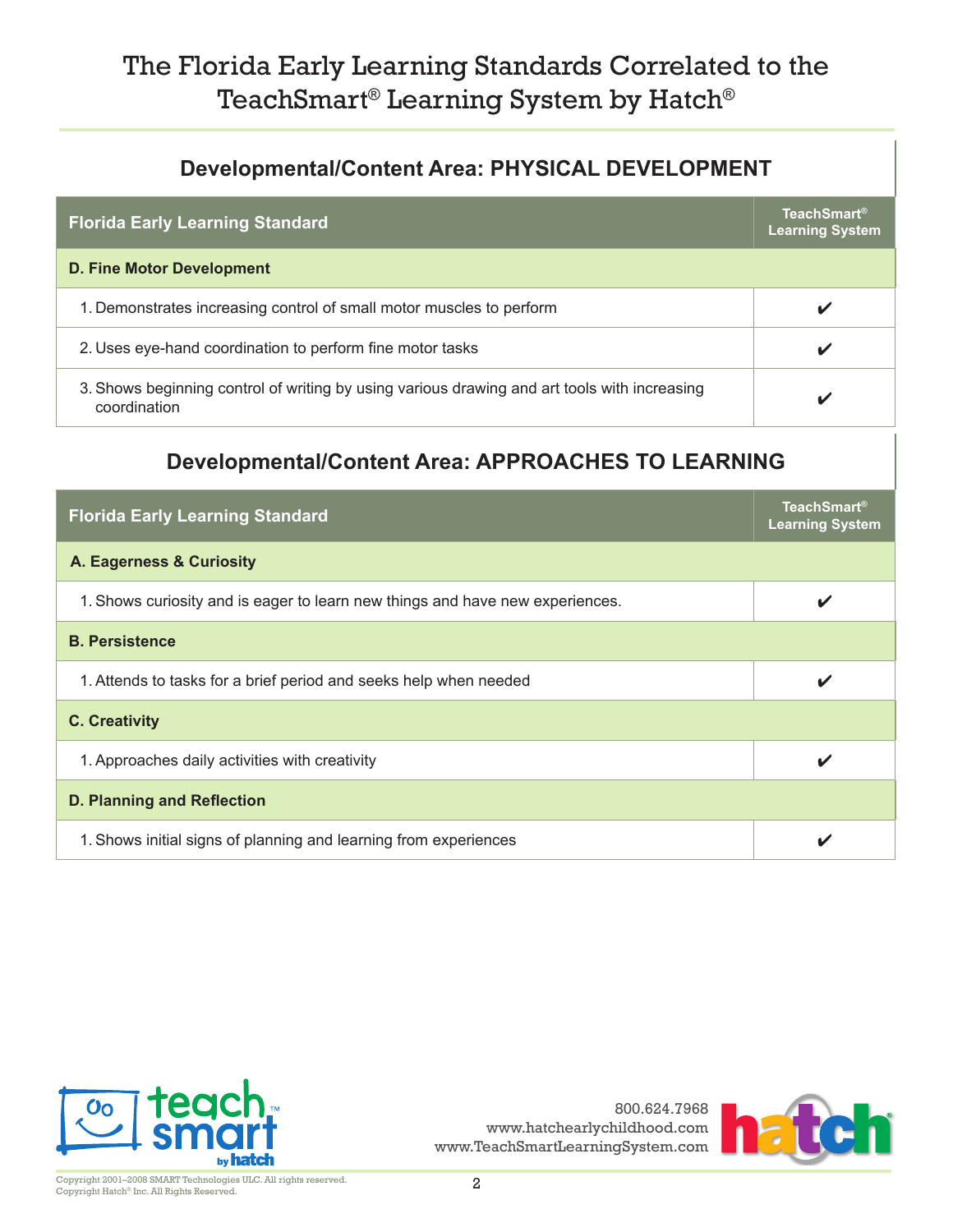# **Developmental/Content Area: SOCIAL & EMOTIONAL Development Florida Early Learning Standard TeachSmart® Learning System A. Self-Regulation** a. Affective 1. Demonstrates growing autonomy and independence, indicated by increasing self-care and Demonstrates growing adonomy and independence, indicated by increasing sen-care and<br>willing participation in daily routines, when given a consistent and predictable environment. 2.Begins to recognize, then internally manage and regulate, the expression of emotions both positive and negative, with teacher support and multiple experiences over time. b. Life/Adaptive 1. Follows simple rules, agreements, and familiar routines with teacher support. 2. Begins to use materials with increasing care and safety  $\overrightarrow{ }$ 3.Adapts to transitions with increasing independence **B. Relationships** a. Self 1. Shows increasing confidence in their own abilities  $\triangledown$ b. Peers 1. Interacts with and develops positive relationship with peers  $\triangledown$ 2. Develops special friendships 3.Shows care and concern for others c. Adults 1. Develops positive relationships and interacts comfortably with familiar adults  $\bigtriangledown$ **C. Social Problem Solving** 1.Shows developing ability to solve social problems with support from familiar adults 2. Develops an initial understanding of bullying, with support from familiar adults



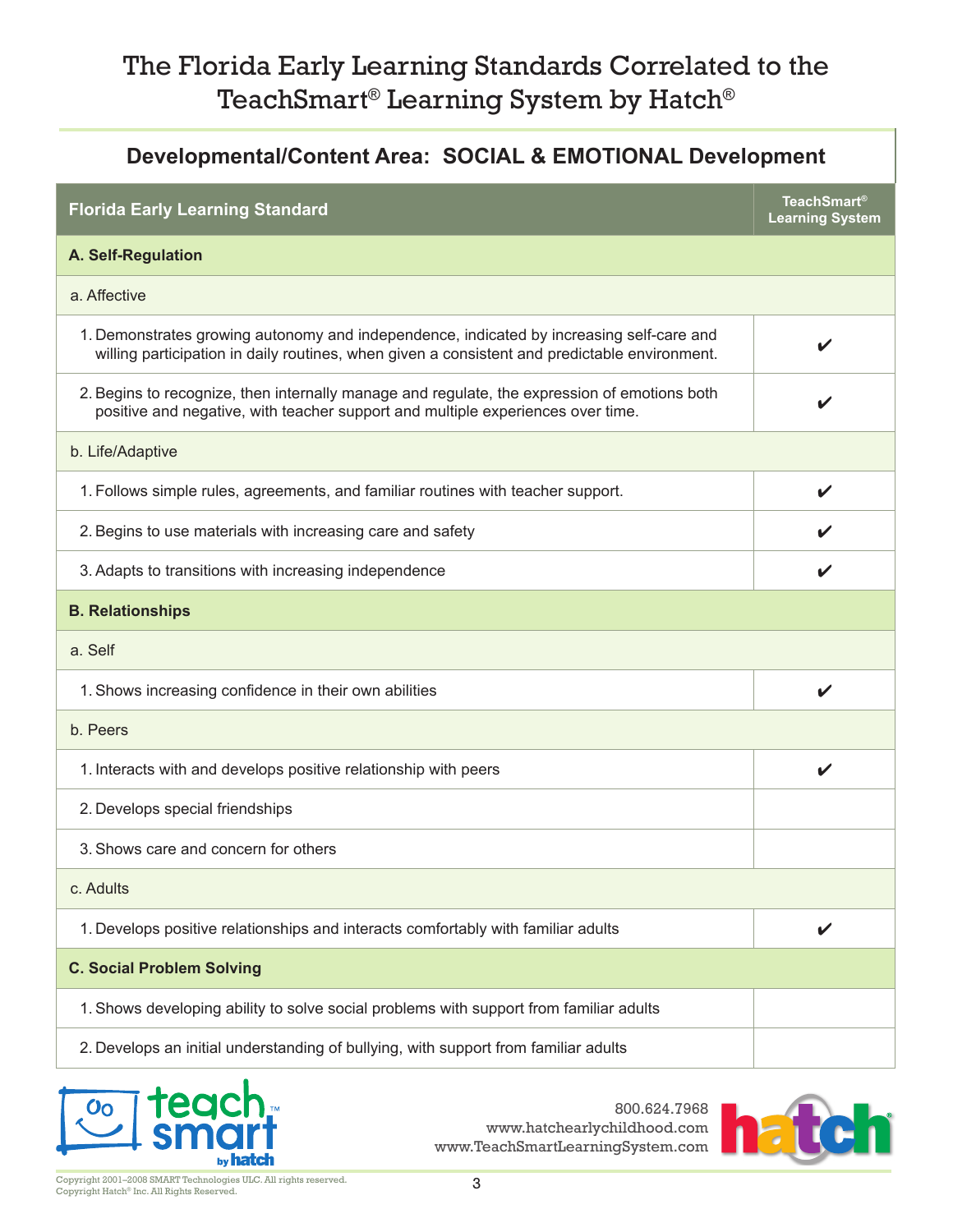#### **Developmental/Content Area: LANGUAGE, COMMUNICATION, AND EMERGENT LITERACY**

| <b>Florida Early Learning Standard</b>                                                                                                                                                                                                                                                                                                                   | <b>TeachSmart®</b><br><b>Learning System</b> |
|----------------------------------------------------------------------------------------------------------------------------------------------------------------------------------------------------------------------------------------------------------------------------------------------------------------------------------------------------------|----------------------------------------------|
| A. Listening and Understanding                                                                                                                                                                                                                                                                                                                           |                                              |
| 1. Increasing knowledge through listening                                                                                                                                                                                                                                                                                                                | V                                            |
| Benchmark a: Child shows understanding by asking and answering relevant questions,<br>adding comments relevant to the topic, and reacting appropriately to what is said.                                                                                                                                                                                 |                                              |
| 2. Follows multi-step directions                                                                                                                                                                                                                                                                                                                         |                                              |
| Benchmark a: Child achieves mastery of two-step directions and usually follows three-step<br>directions, with teacher support and multiple experiences over time.                                                                                                                                                                                        |                                              |
| <b>B.</b> Speaking                                                                                                                                                                                                                                                                                                                                       |                                              |
| 1. Speech is understood by both a familiar and unfamiliar peer or adult                                                                                                                                                                                                                                                                                  | V                                            |
| Benchmark a: Child's speech is understood by both a familiar and an unfamiliar adult                                                                                                                                                                                                                                                                     |                                              |
| C. Vocabulary                                                                                                                                                                                                                                                                                                                                            |                                              |
| 1. Shows an understanding of words and their meanings                                                                                                                                                                                                                                                                                                    | V                                            |
| Benchmark a: Child has age-appropriate vocabulary across many topic areas and<br>demonstrates a wide variety of words and their meanings within each area (e.g., world<br>knowledge: names of body parts, feelings, colors, shapes, jobs, tools, plants, animals and<br>their habitats, and foods; words that describe; adjectives, verbs, and adverbs). | V                                            |
| Benchmark b: Child has mastery of functional and organizational language of the<br>classroom (e.g., same and different, in front of and behind, next to, opposite, below).                                                                                                                                                                               | V                                            |
| Benchmark c: Child understands or knows the meaning of many thousands of words<br>including disciplinary words, (e.g., science, social studies, math and literacy) many more<br>than he or she routinely uses (receptive language)                                                                                                                       |                                              |



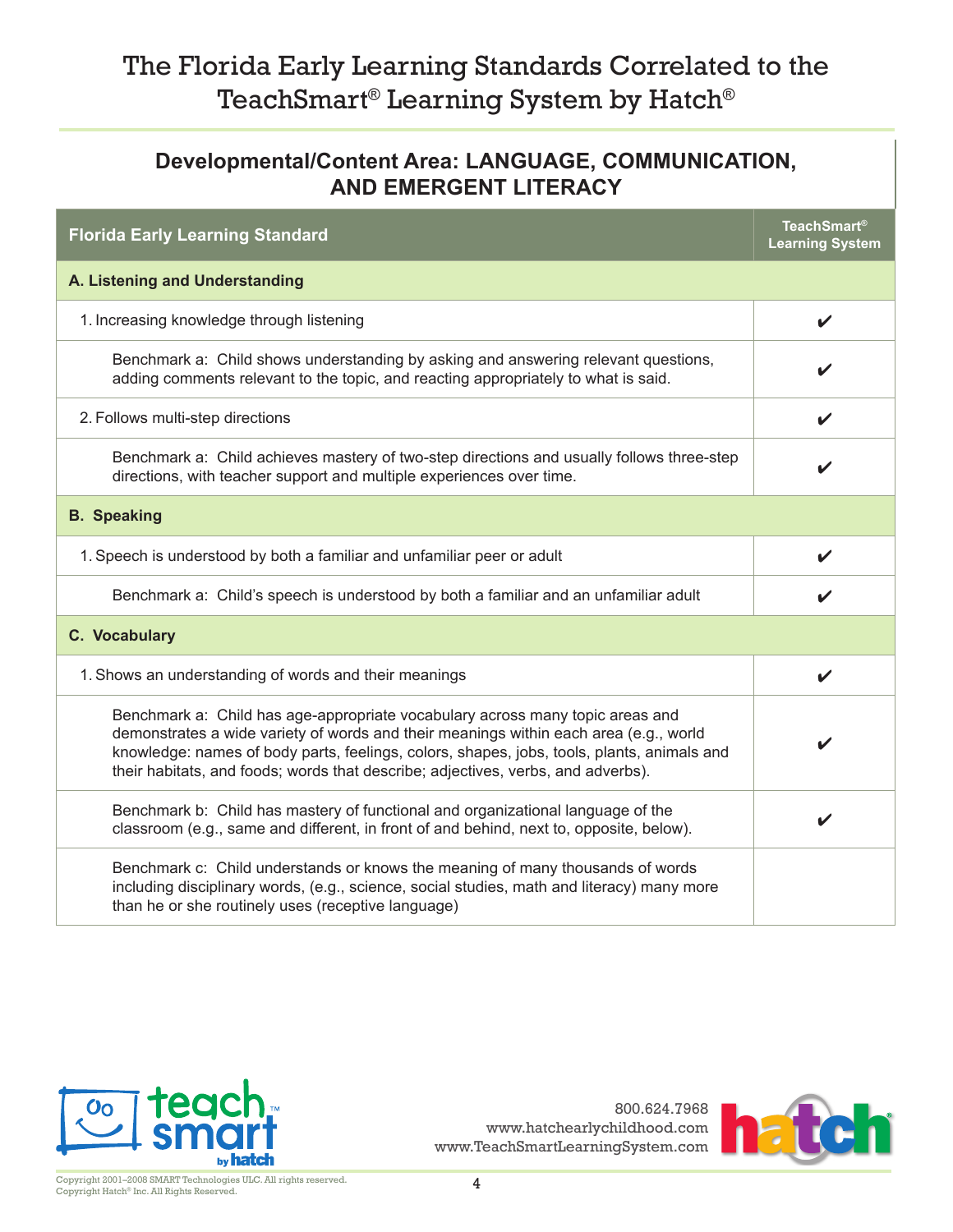#### **Developmental/Content Area: LANGUAGE, COMMUNICATION, AND EMERGENT LITERACY**

| <b>Florida Early Learning Standard</b>                                                                                                                                                                                          | <b>TeachSmart®</b><br><b>Learning System</b> |
|---------------------------------------------------------------------------------------------------------------------------------------------------------------------------------------------------------------------------------|----------------------------------------------|
| 2. Shows increased vocabulary to describe many objects and events                                                                                                                                                               | V                                            |
| Benchmark a: Child uses a large speaking vocabulary, adding new words weekly                                                                                                                                                    | ✔                                            |
| Benchmark b: Child uses category labels (e.g., fruit, vegetable, animal, transportation,<br>tools).                                                                                                                             |                                              |
| Benchmark c: Child uses a variety of word meaning relationships (e.g., part-whole, object-<br>function, object-location)                                                                                                        | V                                            |
| <b>D. Sentences and Structure</b>                                                                                                                                                                                               |                                              |
| 1. Uses age-appropriate grammar in conversations and increasingly complex phrases and<br>sentences                                                                                                                              | ✔                                            |
| Benchmark a: Child typically uses complete sentences of four or more words, usually with<br>subject, verb, and other object                                                                                                     |                                              |
| Benchmark b: Child uses regular and irregular plurals, regular past tense, personal and<br>possessive pronouns, and subject-verb agreement                                                                                      |                                              |
| 2. Connects phrases and sentences to build ideas                                                                                                                                                                                | V                                            |
| Benchmark a: Child uses sentences with more than one phrase                                                                                                                                                                     |                                              |
| Benchmark b: Child combines more than one idea using complex sentences                                                                                                                                                          |                                              |
| Benchmark c: Child combines sentences that give lots of detail, sticks to the topic, and<br>clearly communicates intended meaning.                                                                                              | V                                            |
| <b>E. Conversation</b>                                                                                                                                                                                                          |                                              |
| 1. Uses language to express needs and feelings, share experiences, predict outcomes, and<br>resolve problems                                                                                                                    |                                              |
| Benchmark a: Child demonstrates varied uses of language (e.g., requesting, commenting,<br>using manner words, problem-solving)                                                                                                  |                                              |
| Benchmark b: Child provides appropriate information for the setting (e.g., introduces him<br>or herself, requests assistance, answers questions by providing name and address to a<br>police officer or other appropriate adult |                                              |



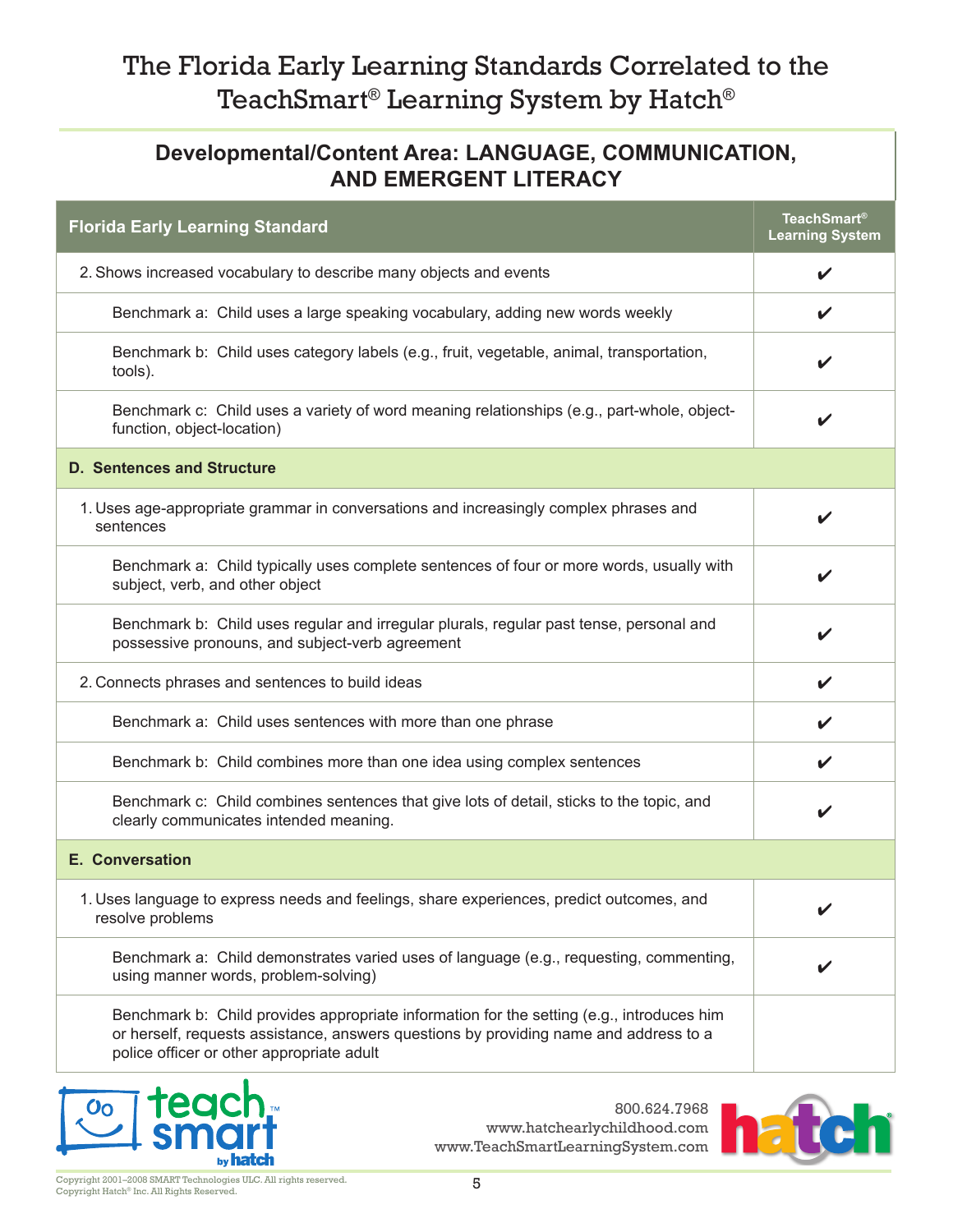#### **Developmental/Content Area: LANGUAGE, COMMUNICATION, AND EMERGENT LITERACY**

| <b>Florida Early Learning Standard</b>                                                                                                                                                                                                                   | <b>TeachSmart<sup>®</sup></b><br><b>Learning System</b> |
|----------------------------------------------------------------------------------------------------------------------------------------------------------------------------------------------------------------------------------------------------------|---------------------------------------------------------|
| 2. Use appropriate language and style for context                                                                                                                                                                                                        | V                                                       |
| Benchmark a: Child demonstrates knowledge of verbal conversational rules (e.g.,<br>appropriately takes turns, does not interrupt, uses appropriate verbal expressions, and<br>uses appropriate intonation)                                               |                                                         |
| Benchmark b: Child demonstrates knowledge of non-verbal conversational rules (e.g.,<br>appropriate eye contact, appropriate facial expressions, maintaining a comfortable distance<br>in conversation)                                                   |                                                         |
| Benchmark c: Child matches language to social and academic contexts (e.g., uses volume<br>appropriate to context, addresses adults more formally than he or she addresses other<br>children, and uses the more formal academic language of the classroom | V                                                       |
| F. Emergent Reading                                                                                                                                                                                                                                      |                                                         |
| 1. Shows motivation for reading                                                                                                                                                                                                                          |                                                         |
| Benchmark a: Child enjoys reading and reading-related activities (e.g., selects reading<br>and reading-related activities when given a choice, pretends to read to others)                                                                               |                                                         |
| Benchmark b: Child interacts appropriately with books and other materials in a print-rich<br>environment                                                                                                                                                 |                                                         |
| Benchmark c: Child asks to be read to or asks the meaning of written text                                                                                                                                                                                | V                                                       |
| 2. Shows age-appropriate phonological awareness                                                                                                                                                                                                          |                                                         |
| Benchmark a: Child can distinguish individual words within spoken phrases or sentences                                                                                                                                                                   |                                                         |
| Benchmark b: Child combines words to make a compound word (e.g., "foot" + "ball" =<br>"football")                                                                                                                                                        |                                                         |
| Benchmark c: Child deletes a word from a compound word (e.g., "starfish" - "star" = "fish")                                                                                                                                                              |                                                         |
| Benchmark d: Child combines syllables into words (e.g., "sis" + "ter" = "sister")                                                                                                                                                                        |                                                         |



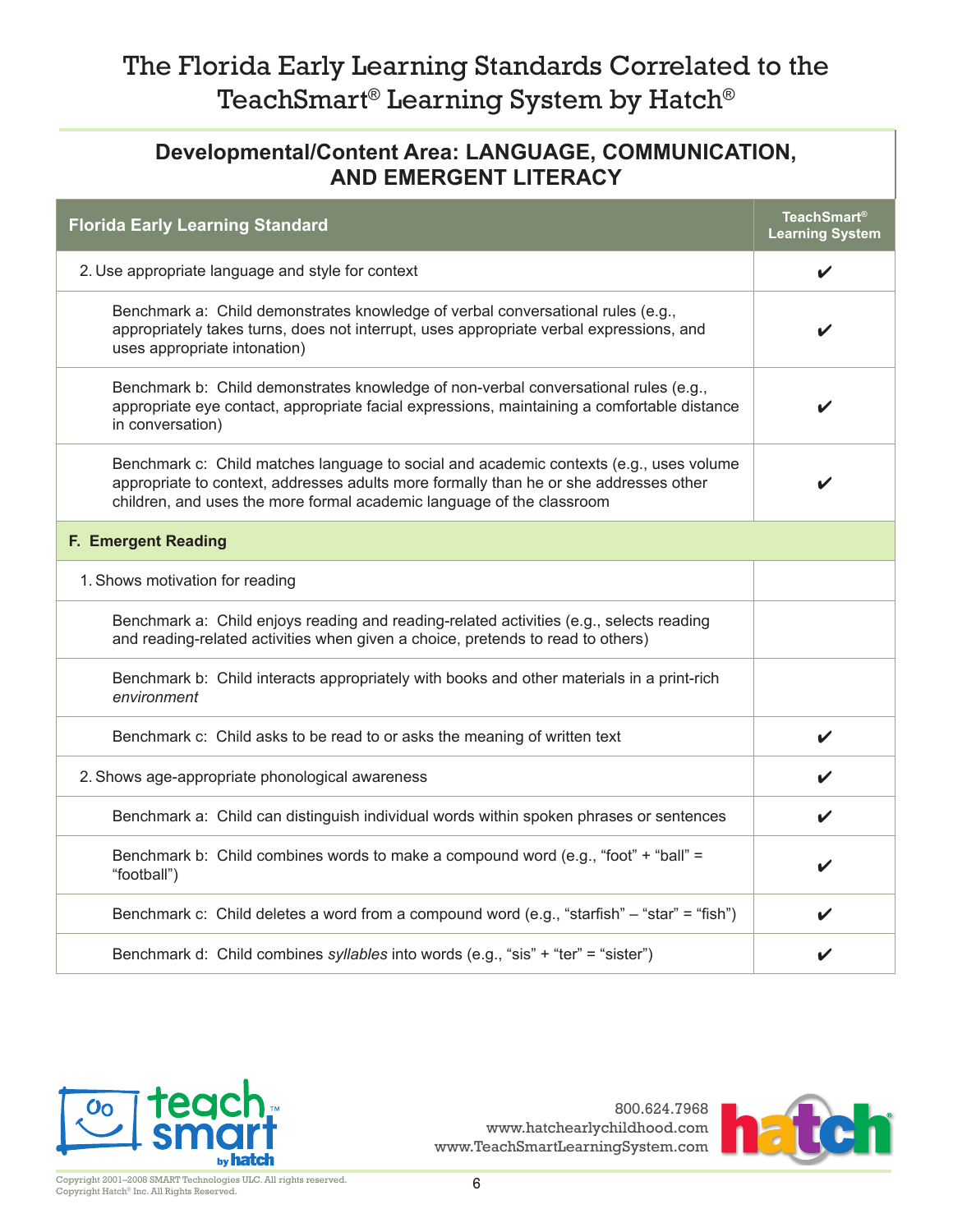#### **Developmental/Content Area: LANGUAGE, COMMUNICATION, AND EMERGENT LITERACY**

| <b>Florida Early Learning Standard</b>                                                                                                                                                                                           | <b>TeachSmart®</b><br><b>Learning System</b> |
|----------------------------------------------------------------------------------------------------------------------------------------------------------------------------------------------------------------------------------|----------------------------------------------|
| Benchmark e: Child can delete a <i>syllable</i> from a word (e.g., "trumpet" – "trum" = "pet" or<br>"candy" $-$ "dy" = "can")                                                                                                    |                                              |
| Benchmark f: Child combines onset and rime to form a familiar one-syllable word with and<br>without pictorial support (e.g., when shown several pictures, and adult says /c/ + "at," child<br>can select the picture of the cat) |                                              |
| 3. Shows alphabetic knowledge                                                                                                                                                                                                    | V                                            |
| Benchmark a: Child recognizes almost all letters when named (e.g., when shown a group<br>of letters, can accurately identify the letter that is named                                                                            |                                              |
| Benchmark b: Child names most letters (e.g., when shown an uppercase or lowercase<br>letter, can accurately say its name)                                                                                                        |                                              |
| Benchmark c: Child recognizes some letter sounds (e.g., when shown a group of letters,<br>can accurately identify the letter of the sound given)                                                                                 |                                              |
| Benchmark d: Child names some letter sounds (e.g., when shown a letter, can accurately<br>say the sound the letter makes)                                                                                                        |                                              |
| 4. Demonstrates comprehension of text read aloud                                                                                                                                                                                 | V                                            |
| Benchmark a: Child retells or reenacts story after it is read aloud                                                                                                                                                              | V                                            |
| Benchmark b: Child asks and answers appropriate questions about the story (e.g., "What<br>just happened?" "What might happen next?" "What would happen if?" "What was so silly<br>about?" "How would you feel if you?)           |                                              |
| <b>G. Emergent Writing</b>                                                                                                                                                                                                       |                                              |
| 1. Shows motivation to engage in written expression                                                                                                                                                                              | V                                            |
| Benchmark a: Child demonstrates understanding of the connections among their own<br>ideas, experiences, and written expression                                                                                                   |                                              |
| Benchmark b: Child intentionally uses scribbles/writing to convey meaning (e.g., signing<br>artwork, captioning, labeling, creating lists, Making notes)                                                                         |                                              |



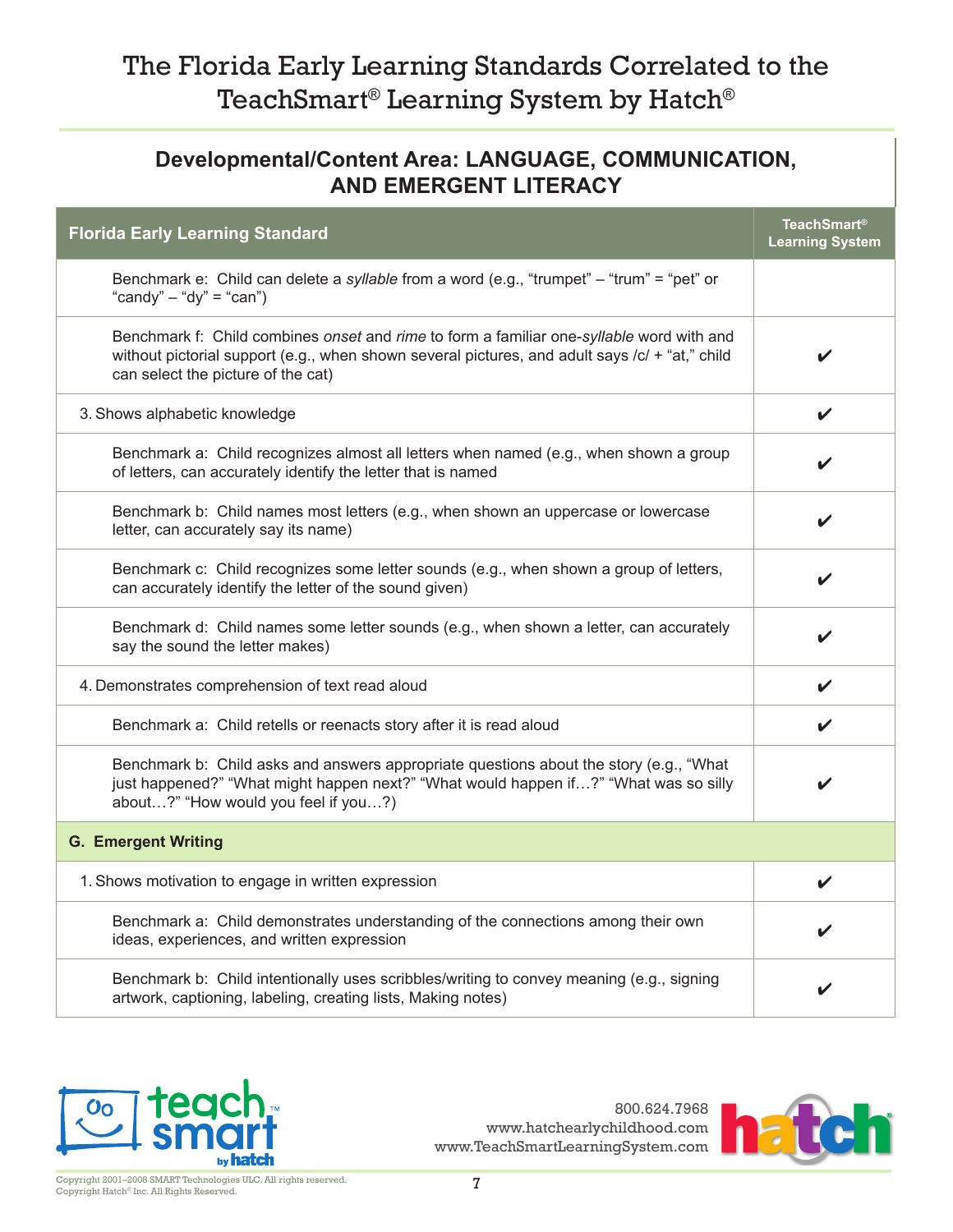#### **Developmental/Content Area: LANGUAGE, COMMUNICATION, AND EMERGENT LITERACY**

| <b>Florida Early Learning Standard</b>                                                                                                                              | <b>TeachSmart®</b><br><b>Learning System</b> |
|---------------------------------------------------------------------------------------------------------------------------------------------------------------------|----------------------------------------------|
| 2. Uses scribbling, letter-like shapes, and letters that are clearly different from drawing to<br>represent thoughts and ideas                                      | V                                            |
| Benchmark a: Child independently uses letter-like shapes or letters to write words or parts<br>of words                                                             | ✔                                            |
| Benchmark b: Child writes own name (e.g., first name, last name, or frequent nickname),<br>not necessarily with full correct spelling or well-formed letters        | V                                            |
| 3. Demonstrates age-appropriate ability to write letters                                                                                                            | ✔                                            |
| Benchmark a: Child independently writes some letters on request                                                                                                     | V                                            |
| 4. Demonstrates knowledge of purposes, functions, and structure of written composition                                                                              | V                                            |
| Benchmark a: When writing or dictating, child uses appropriate writing conventions (e.g., a<br>letter starts with "Dear"; a story has a beginning, middle, and end) | V                                            |

#### **Developmental/Content Area: COGNITIVE DEVELOPMENT AND GENERAL KNOWLEDGE**

| <b>Florida Early Learning Standard</b>                                                          | <b>TeachSmart®</b><br><b>Learning System</b> |
|-------------------------------------------------------------------------------------------------|----------------------------------------------|
| A. Mathematical Thinking                                                                        |                                              |
| a. Number Sense                                                                                 |                                              |
| 1. Demonstrates understanding of one-to-one correspondence                                      | $\boldsymbol{\mathcal{U}}$                   |
| Benchmark a: Child demonstrates one-to-one correspondence when counting                         | V                                            |
| Benchmark b: Child demonstrates one-to-one correspondence to determine if two sets are<br>equal | V                                            |
| 2. Shows understanding of how to count and construct sets                                       | V                                            |
| Benchmark a: Child counts sets in the range of 10 to 15 objects                                 | V                                            |
| Benchmark b: Child constructs sets in the range of 10 to 15 objects                             |                                              |



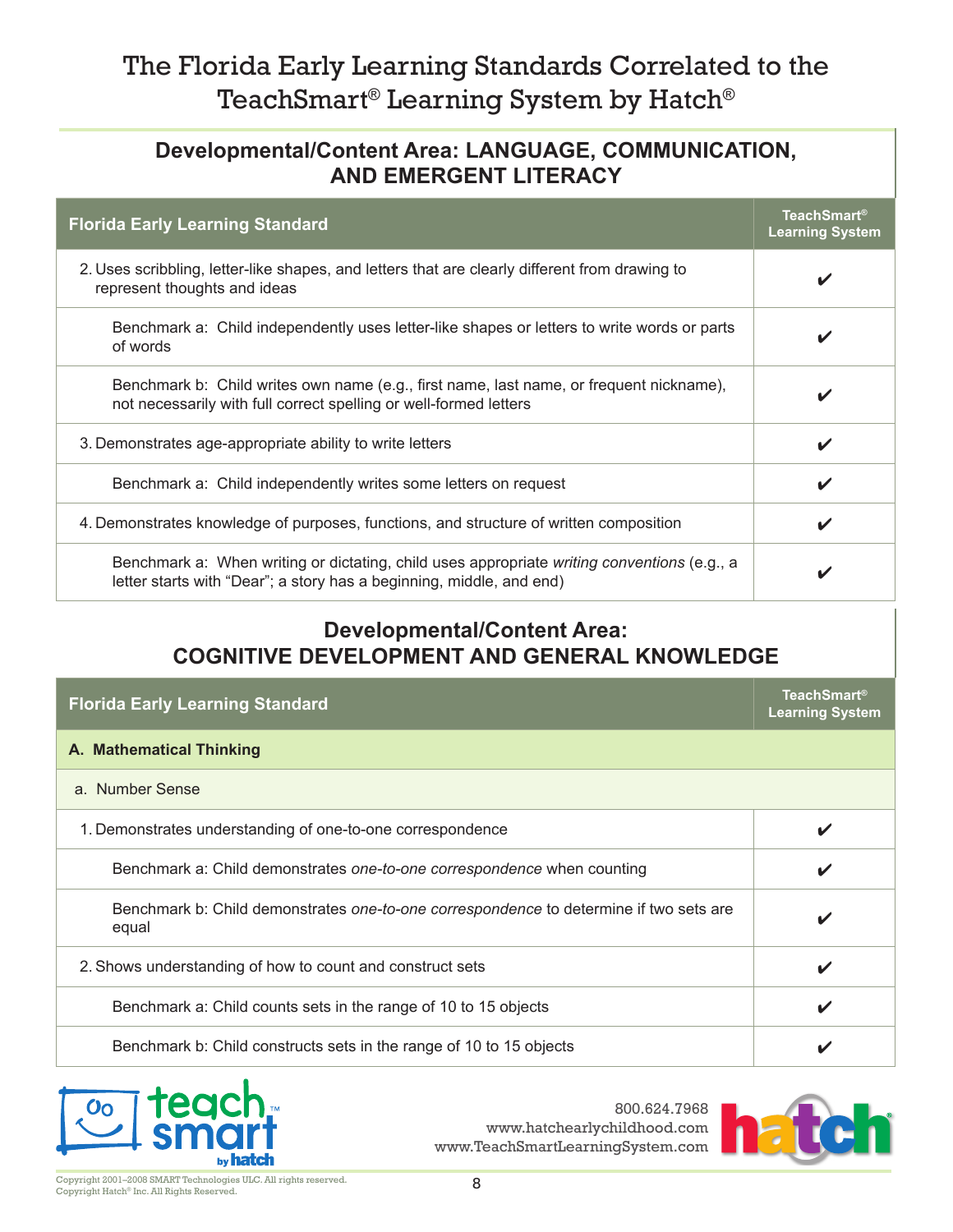#### **Developmental/Content Area: COGNITIVE DEVELOPMENT AND GENERAL KNOWLEDGE**

|                                                                                                                                          | <b>TeachSmart®</b>     |
|------------------------------------------------------------------------------------------------------------------------------------------|------------------------|
| <b>Florida Early Learning Standard</b>                                                                                                   | <b>Learning System</b> |
| 3. Shows understanding by participating in the comparison of quantities                                                                  |                        |
| Benchmark a: Child compares two sets to determine if they are equal                                                                      |                        |
| Benchmark b: Child compares two sets to determine if one set has more                                                                    |                        |
| Benchmark c: Child compares two sets to determine if one set has fewer                                                                   |                        |
| Benchmark d: Child determines one set of objects is a lot more than another set of objects                                               |                        |
| 4. Assigns and relates numerical representations among numerals (written), sets of objects, and<br>number names (spoken) from zero to 10 | ✔                      |
| 5. Counts and knows the sequence of number names (spoken)                                                                                |                        |
| Benchmark a: Child counts and recognizes number names (spoken) in the range of 10<br>to 15.                                              |                        |
| Benchmark b: Childs names <i>ordinal</i> positions (e.g., first, second, third, fourth, fifth).                                          | V                      |
| 6. Shows understanding of and uses appropriate terms to describe ordinal positions                                                       | V                      |
| Benchmark a: Child demonstrates the concept of ordinal position with concrete objects<br>(e.g., children<br>or objects)                  |                        |
| Benchmark b: Child names ordinal positions (e.g., first, second, third, fourth, fifth)                                                   | ✔                      |
| <b>B. Number and Operations</b>                                                                                                          |                        |
| 1. Shows understanding of how to combine sets and remove from a concrete set of objects<br>(receptive knowledge)                         |                        |
| Benchmark a: Child indicates there are more when combining (adding) sets of objects                                                      |                        |
| Benchmark b: Child indicates there are less (fewer) when removing (subtracting) objects<br>from a set                                    |                        |



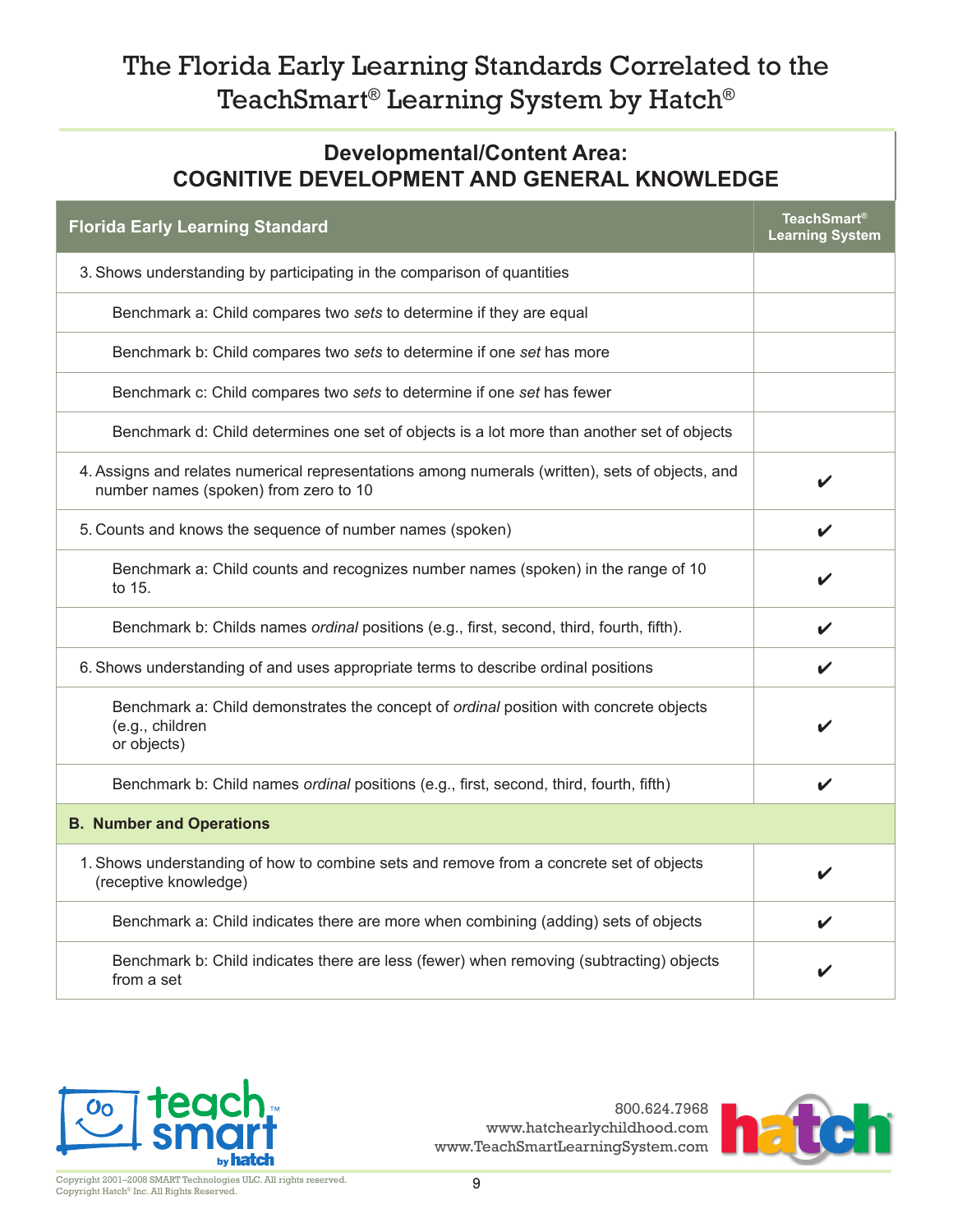#### **Developmental/Content Area: COGNITIVE DEVELOPMENT AND GENERAL KNOWLEDGE**

| <b>Florida Early Learning Standard</b>                                                                                                                                                                | <b>TeachSmart®</b><br><b>Learning System</b> |
|-------------------------------------------------------------------------------------------------------------------------------------------------------------------------------------------------------|----------------------------------------------|
| 2. Shows understanding of addition and subtraction using a concrete set of objects (expressive<br>knowledge) or story problems found in everyday classroom activities                                 | V                                            |
| Benchmark a: Child combines sets of objects to equal a set no larger than 10                                                                                                                          | V                                            |
| Benchmark b: Child removes objects from a set no larger than 10                                                                                                                                       | V                                            |
| Benchmark c: Child uses concrete objects (e.g., fingers, blocks) to solve complex problems                                                                                                            |                                              |
| 3. Begins to develop an understanding of separating a set into a maximum of four parts, with<br>teacher support and multiple experiences over time                                                    |                                              |
| <b>C. Patterns and Seriation</b>                                                                                                                                                                      |                                              |
| 1. Understands characteristics of patterns and non-patterns and begins to reproduce them with<br>at least two elements (e.g., red/blue, red/blue versus a non-pattern like a rainbow)                 |                                              |
| Benchmark a: Child recognizes patterns and non-patterns                                                                                                                                               | V                                            |
| Benchmark b: Child duplicates identical patterns with at least two elements                                                                                                                           | V                                            |
| Benchmark c: Child recognizes pattern units (e.g., red/blue is the pattern unit of a red/blue/<br>red/blue/red/blue pattern; dog/cat/cow is the pattern unit of a dog/cat/cow/dog/cat/cow<br>pattern) |                                              |
| Benchmark d: Child begins to independently produce patterns with at least two elements<br>(e.g., red/blue, red/blue), with teacher support and multiple experiences over time                         |                                              |
| 2. Sorts, orders, compares, and describes objects according characteristics or attribute(s)<br>(seriation)                                                                                            |                                              |
| Benchmark a: Child places objects in increasing order of size where the increasing unit is<br>constant<br>(e.g., unit blocks)                                                                         |                                              |
| Benchmark b: Child verbalizes why objects were placed in order (e.g., describes process<br>of how and why), with teacher support and multiple experiences over time                                   |                                              |



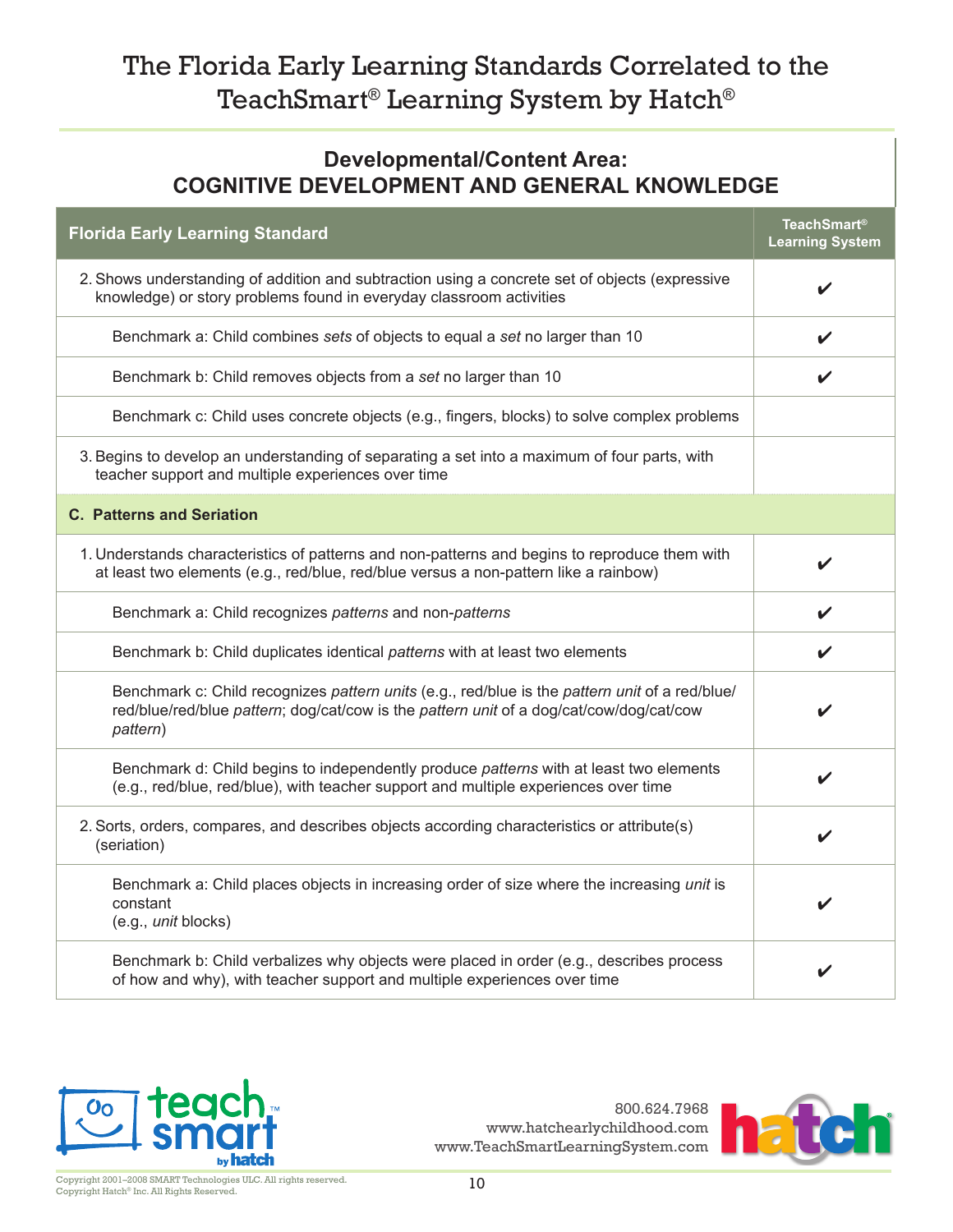#### **Developmental/Content Area: COGNITIVE DEVELOPMENT AND GENERAL KNOWLEDGE**

| <b>Florida Early Learning Standard</b>                                                                                                                         | TeachSmart®<br><b>Learning System</b> |
|----------------------------------------------------------------------------------------------------------------------------------------------------------------|---------------------------------------|
| D. Geometry                                                                                                                                                    |                                       |
| 1. Understands various two-dimensional shapes, including circle, triangle, square, rectangle,<br>oval, and other less common shapes (e.g., trapezoid, rhombus) | V                                     |
| Benchmark a: Child categorizes (sorts) examples of two-dimensional shapes                                                                                      | V                                     |
| Benchmark b: Child names two-dimensional shapes                                                                                                                |                                       |
| Benchmark c: Child constructs examples of two-dimensional shapes                                                                                               |                                       |
| Benchmark d: Child identifies the number of sides of two-dimensional shapes                                                                                    |                                       |
| 2. Shows understanding that two-dimensional shapes are equivalent (remain the same) in<br>different orientations                                               |                                       |
| Benchmark a: Child slides shapes, with teacher support and multiple experiences over time                                                                      | V                                     |
| Benchmark b: Child flips shapes, with teacher support and multiple experiences over time                                                                       |                                       |
| Benchmark c: Child rotates shapes, with teacher support and multiple experiences over<br>time                                                                  | v                                     |
| 3. Understands various three-dimensional shapes, including sphere, cube, cone, and other less<br>common shapes (e.g., cylinder, pyramid)                       |                                       |
| Benchmark a: Child categorizes (sorts) examples of three-dimensional shapes                                                                                    |                                       |
| Benchmark b: Child names three-dimensional shapes                                                                                                              |                                       |
| 4. Analyzes and constructs examples of simple symmetry and non-symmetry in two dimensions,<br>using concrete objects                                           |                                       |



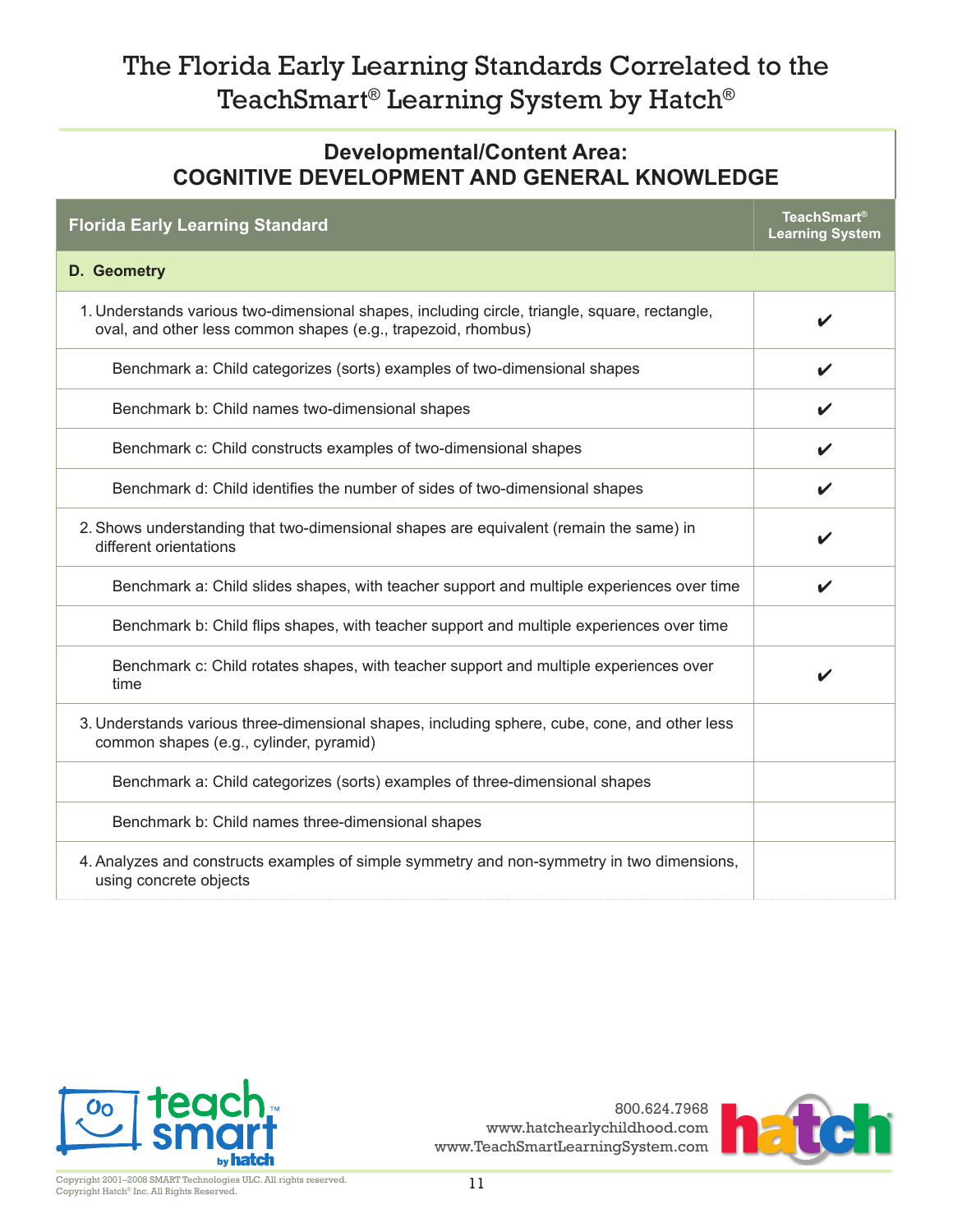#### **Developmental/Content Area: COGNITIVE DEVELOPMENT AND GENERAL KNOWLEDGE**

| <b>Florida Early Learning Standard</b>                                                                                                                                                                                           | <b>TeachSmart®</b><br><b>Learning System</b> |  |
|----------------------------------------------------------------------------------------------------------------------------------------------------------------------------------------------------------------------------------|----------------------------------------------|--|
| <b>E. Spatial Relations</b>                                                                                                                                                                                                      |                                              |  |
| 1. Shows understanding of spatial relationships and uses position words (e.g., above, below,<br>next to, beside, on top of, outside)                                                                                             | V                                            |  |
| Benchmark a: Child shows understanding of positional words (receptive knowledge)                                                                                                                                                 | V                                            |  |
| Benchmark b: Child uses the positional terms verbally (expressive knowledge) (e.g.,<br>in front of, behind, between, over, through, under), with teacher support and multiple<br>experiences over time                           |                                              |  |
| 2. Describes relative position from different perspectives (e.g., "I am on top of the climber and<br>you are below me.")                                                                                                         |                                              |  |
| 3. Understands and can tell the difference between orientation terms (e.g., horizontal, diagonal,<br>vertical)                                                                                                                   |                                              |  |
| 4. Uses directions to move through space and find places in space (e.g., obstacle courses,<br>Simon Says, Mother May 1?, hopscotch, giving simple directions)                                                                    |                                              |  |
| F. Measurement                                                                                                                                                                                                                   |                                              |  |
| 1. Engages in activates that explore measurement                                                                                                                                                                                 | V                                            |  |
| 2. Compares continuous quantities using length, weight, and height                                                                                                                                                               |                                              |  |
| Benchmark a: Child measures or compares the length of one or more objects using a non-<br>standard reference (e.g., paper clips), with teacher support and multiple experiences over<br>time                                     |                                              |  |
| Benchmark b: Child measures or compares the weight of one or more objects using non-<br>standard reference (e.g., beans), with teacher support and multiple experiences over time                                                |                                              |  |
| Benchmark c: Child measures or compares the height of one or more objects using non-<br>standard reference (e.g., pencils), with teacher support and multiple experiences over time                                              |                                              |  |
| Benchmark d: Child uses measurement vocabulary (e.g., length, weight, height) and<br>comparative terminology (e.g., more, less, shorter, longer, heaviest, lightest), with teacher<br>support and multiple experiences over time |                                              |  |



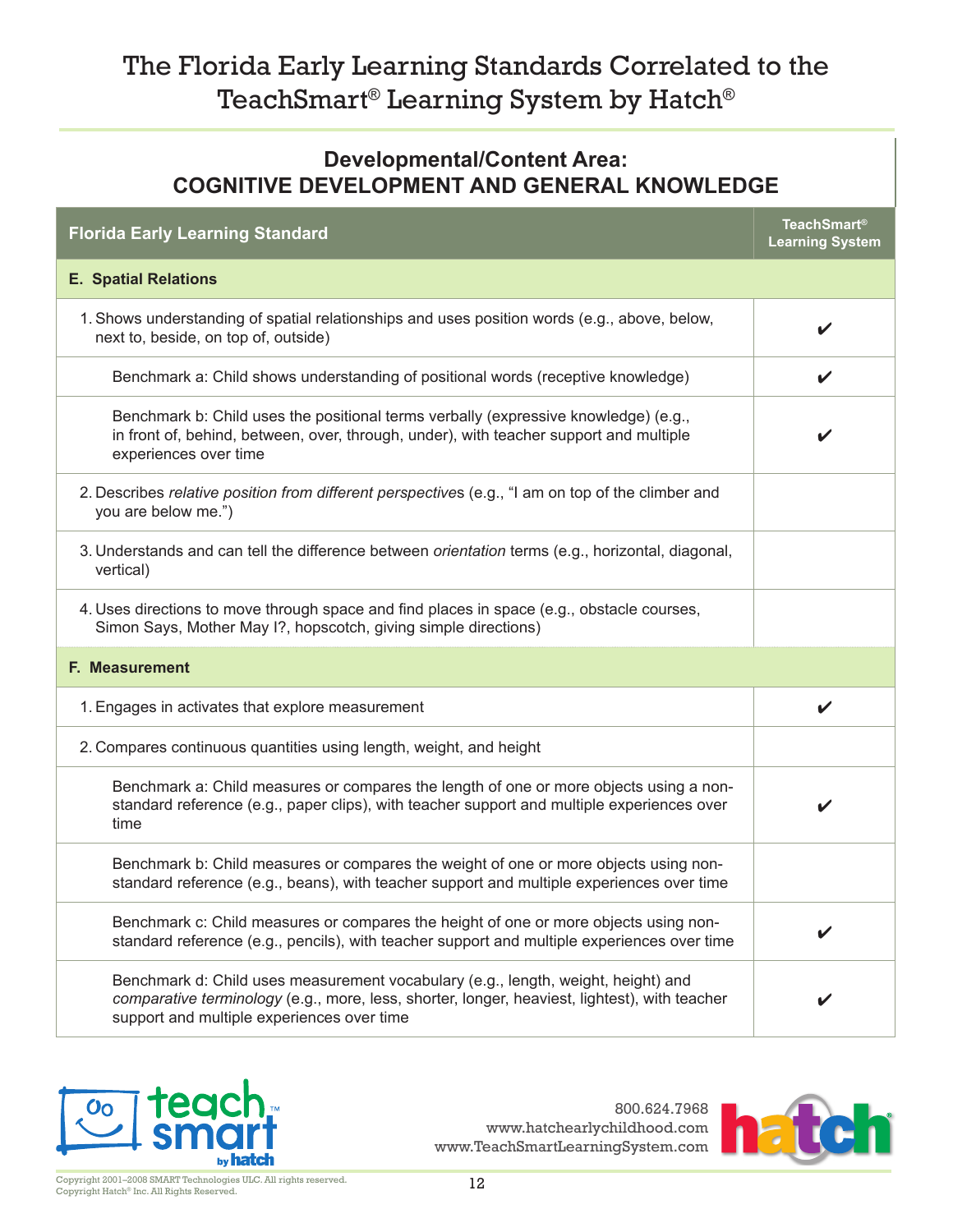#### **Developmental/Content Area: COGNITIVE DEVELOPMENT AND GENERAL KNOWLEDGE**

| <b>Florida Early Learning Standard</b>                                                                                                 | <b>TeachSmart</b> <sup>®</sup><br><b>Learning System</b> |
|----------------------------------------------------------------------------------------------------------------------------------------|----------------------------------------------------------|
| 3. Represents and analyzes data                                                                                                        | V                                                        |
| Benchmark a: Child assists with collecting and sorting materials to be graphed                                                         | V                                                        |
| Benchmark b: Child works with teacher and small groups to represent mathematical<br>relations in charts and graphs                     | V                                                        |
| Benchmark c: Child analyzes, with teacher and small groups, the relationship between<br>items/objects represented by charts and graphs | V                                                        |
| 4. Child predicts the results of a data collection, with teacher support and multiple experiences<br>over time                         | v                                                        |



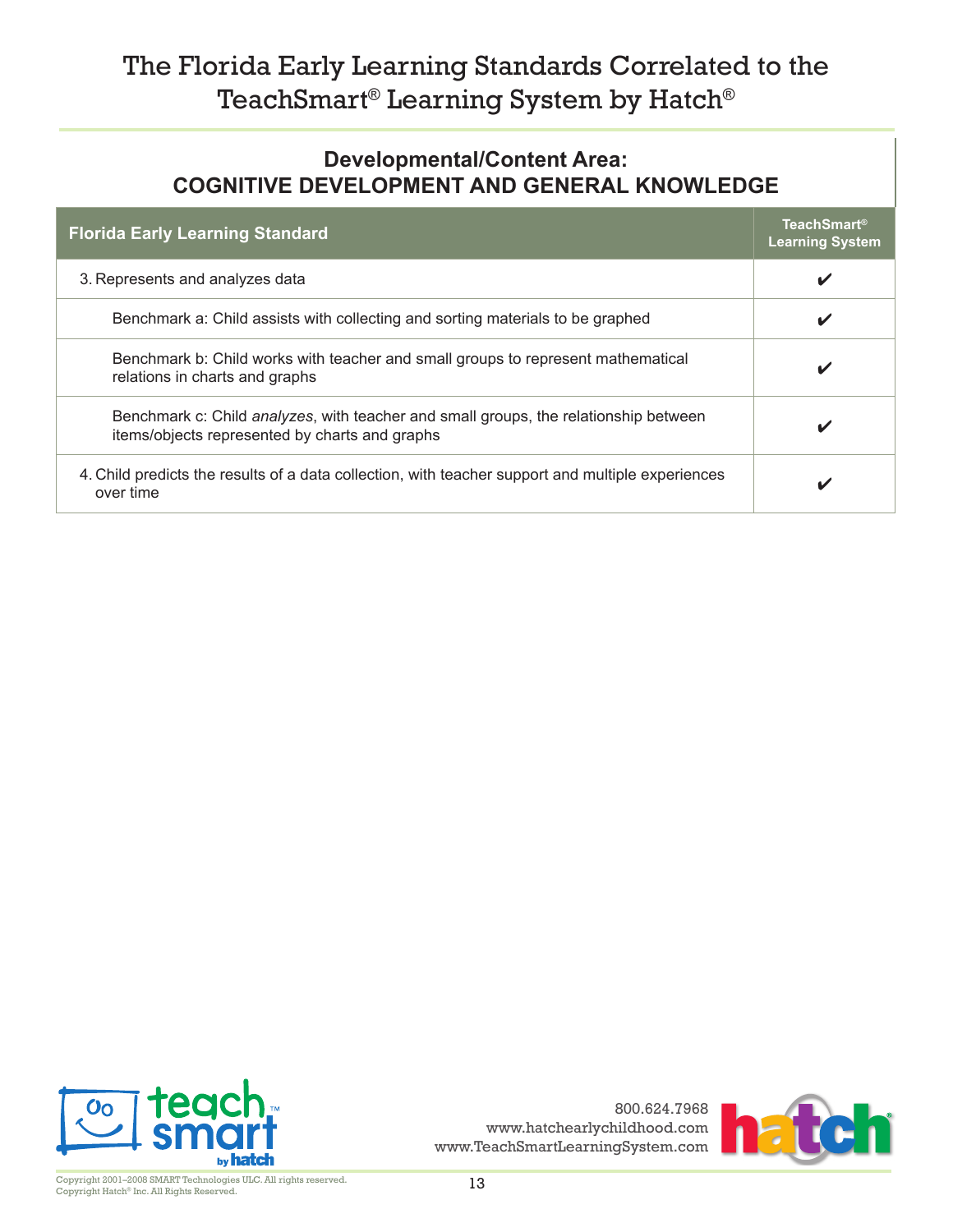#### **Developmental/Content Area: COGNITIVE DEVELOPMENT & GENERAL KNOWLEDGE – SCIENTIFIC INQUIRY**

| <b>Florida Early Learning Standard</b>                                                                                                                                               |  |
|--------------------------------------------------------------------------------------------------------------------------------------------------------------------------------------|--|
| <b>B.</b> Scientific Inquiry                                                                                                                                                         |  |
| a. Investigation and Inquiry                                                                                                                                                         |  |
| 1. Demonstrates the use of simple tools and equipment for observing and investigating                                                                                                |  |
| 2. Examines objects and makes comparisons                                                                                                                                            |  |
| b. Physical Science                                                                                                                                                                  |  |
| 1. Explores the physical properties and creative use of objects or matter                                                                                                            |  |
| c. Life Science                                                                                                                                                                      |  |
| 1. Explores growth and change of living things                                                                                                                                       |  |
| 2. Identifies the characteristics of living things                                                                                                                                   |  |
| 3. Identifies the five senses and explore functions of each                                                                                                                          |  |
| d. Earth Science                                                                                                                                                                     |  |
| 1. Explores the outdoor <i>environment</i> and begins to recognize changes (e.g., weather conditions)<br>in the environment, with teacher support and multiple experiences over time |  |
| 2. Discovers and explores objects (e.g., rocks, twigs, leaves, seashells) that are naturally found<br>in the environment                                                             |  |
| e. Environmental Awareness                                                                                                                                                           |  |
| 1. Demonstrates ongoing environmental awareness and responsibility (e.g., reduce, reuse,<br>recycle), with teacher support and multiple experiences over time                        |  |



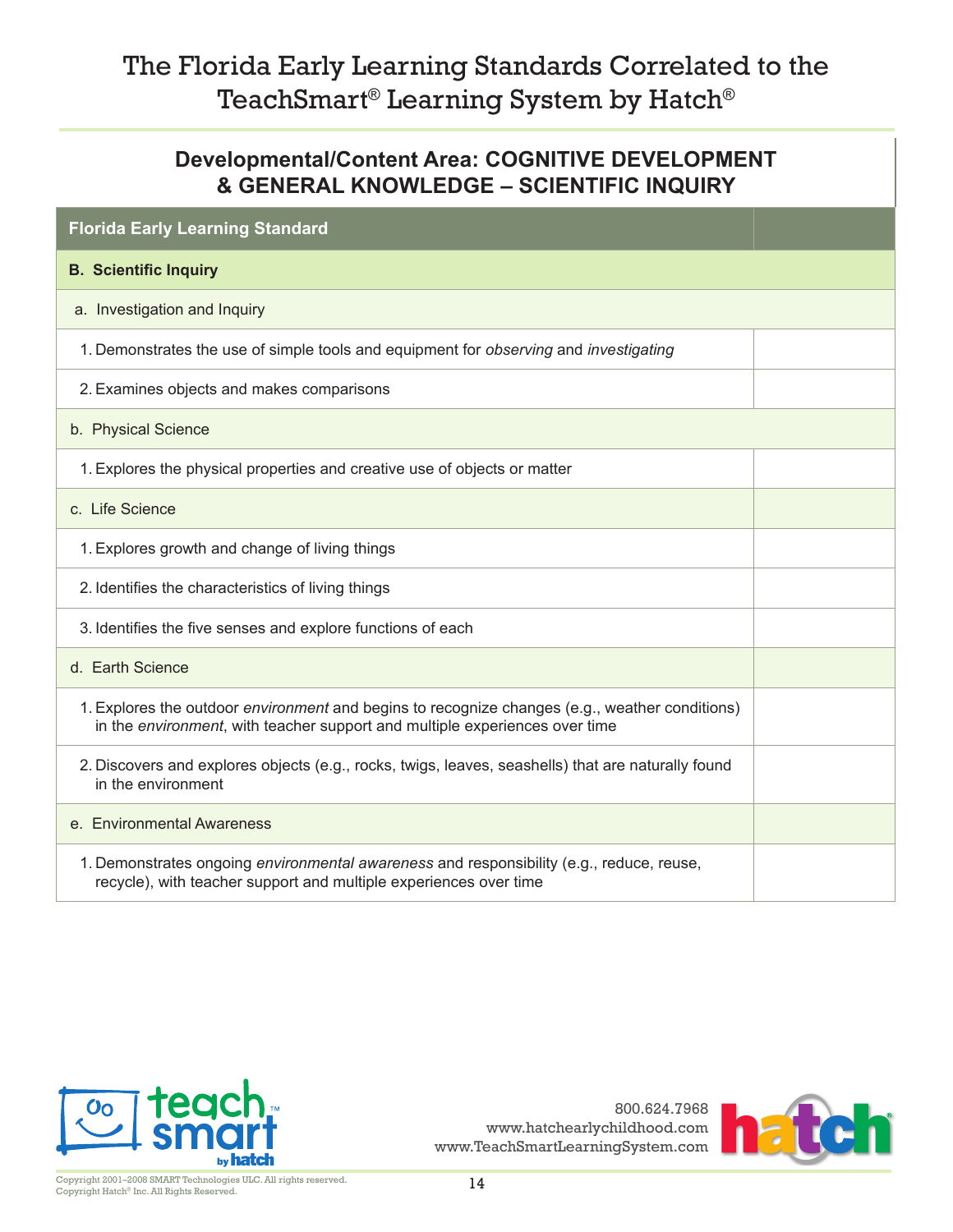#### **Developmental/Content Area: COGNITIVE DEVELOPMENT & GENERAL KNOWLEDGE – SOCIAL STUDIES**

| <b>Florida Early Learning Standard</b>                                       | <b>TeachSmart®</b><br><b>Learning System</b> |
|------------------------------------------------------------------------------|----------------------------------------------|
| <b>C. Social Studies</b>                                                     |                                              |
| a. Individual Development and Identity                                       |                                              |
| 1. Begins to recognize and appreciate similarities and differences in people |                                              |
| 2. Begins to understand family characteristics, roles, and functions         |                                              |
| 3. Shows awareness and describes some social roles and jobs that people do   |                                              |
| b. People, Places, and Environments                                          |                                              |
| 1. Demonstrates awareness of geographic thinking                             | ✔                                            |
| c. Technology and Our World                                                  |                                              |
| 1. Shows awareness of technology and its impact on how people live           |                                              |
| d. Civic Ideals and Practices                                                |                                              |
| 1. Demonstrate awareness of group rules (civics)                             |                                              |
| 2. Begins to understand and take on leadership roles                         |                                              |